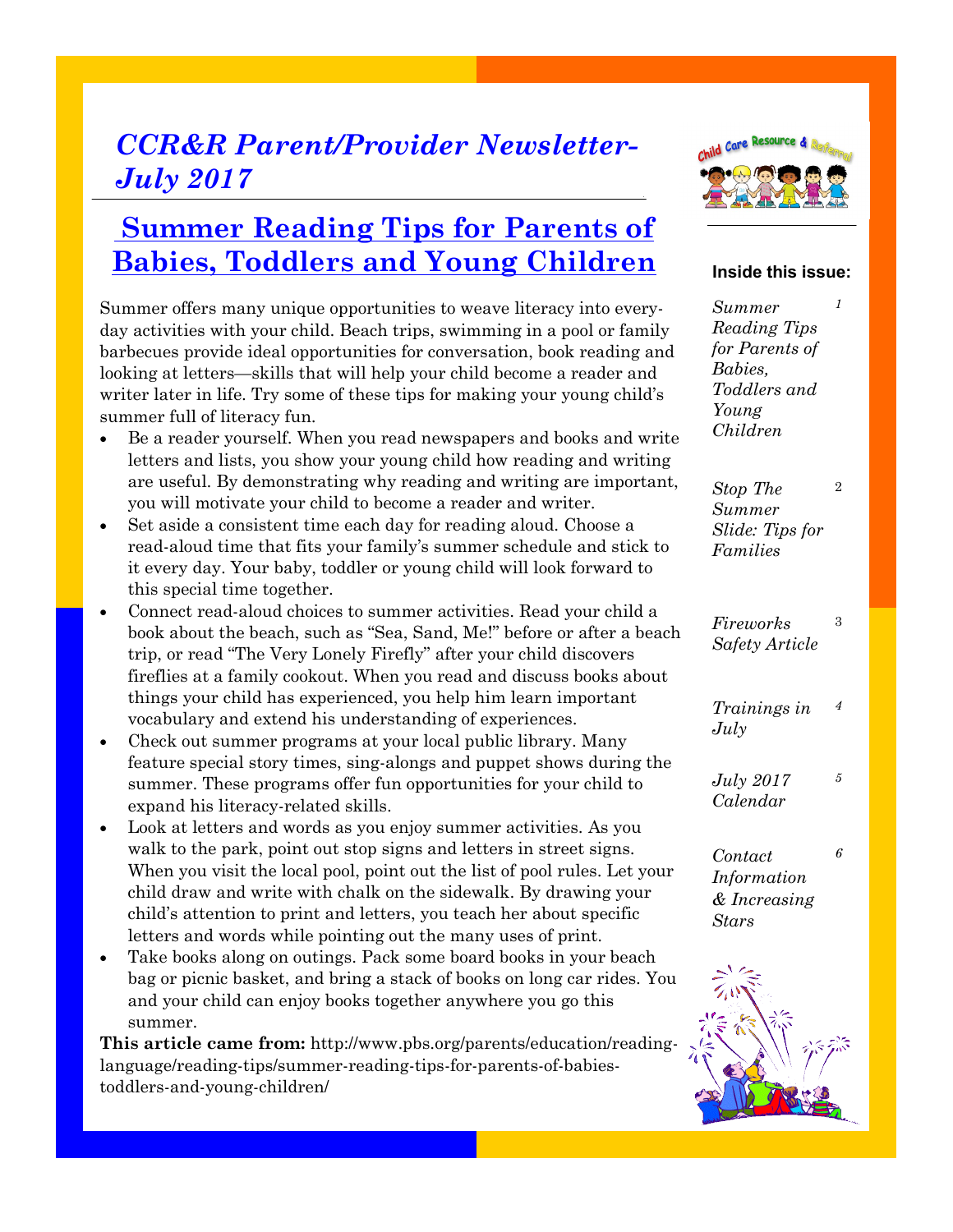## **Stop The Summer Slide: Tips for Families**

Summer slide is the loss of academic skills and knowledge over the course of the break from school. Research has shown that children can lose one to two months of math and reading skills during the summer. As parents and families, there are many ways you can support the continuation of your child's learning all summer—and create opportunities that remind your child learning can be fun and happen anywhere. These tips offer inspiration and ideas to keep your child's mind engaged, while boosting his imagination. or her learning throughout the summer.

#### **READ EVERY DAY**

Reading every day, either with an adult or independently, is essential for your child to continue sharpening reading skills. Create a summer reading list and plan with your child, based on his or her interests. Summer is a great time to mix things up and try different types of reading materials, such as graphic novels, periodicals or poetry. Utilize your local library—not only for reading materials, but also for the summer reading programs they have available for children.

#### **MATH IN EVERYDAY EXPERIENCES**

Opportunities for children to stretch their math skills present themselves throughout daily activities. Invite your child to calculate your arrival time to various destinations, practice fractions while prepping meals, or compare prices during a trip to the grocery store. Provide your child with measurement tools and a list of objects to measure, or have him or her survey family members about their favorites and graph the results. Board games, dice games, card games, dominoes and puzzles are also great tools for reinforcing math skills.

#### **FIT AND ACTIVE**

Many children experience weight gain during the summer months. Maintain healthy eating habits and structured eating patterns to keep your child's nutrition on track. Encourage your child to be physically active with fun and interesting activities. Invite him or her to turn up the music and have a dance party, use objects found in your home to create an obstacle course, or jump rope while reciting jump rope rhymes or counting by 5s, 10s, 3s or 6s. Take walks around your neighborhood, visit your local parks, or have your child try a new sport at your local recreation center. **EXPLORING SCIENCE** 

Summer is a great time to take advantage of the science learning nature has to offer. Invite your child to observe clouds and learn about the different types and how they are formed. Encourage your child to explore your outdoor area for insects, then document and research his or her findings. Plant vegetables or flowers and record the changes in their growth, or learn about volume while playing water tag.

#### **CREATIVE ENDEAVORS**

Keep your child's creative juices flowing this summer with art, construction or drama projects. Invite your child to practice telling stories by a "campfire," to re-enact your favorite family movie or to create new lyrics to your favorite song. Allow for open-ended creative expression by providing art and craft materials or various construction materials and letting your child unleash his or her

#### **FAMILY PROJECTS**

Family projects are a great way to work together as a family while your child reinforces his or her critical thinking and time management skills. Once your family has determined a project, create a plan that includes timelines, tasks, costs and responsibilities. Ideas for family projects include designing a garden, organizing and operating a family garage sale, constructing a home improvement project, coordinating a neighborhood fun run or bike rally, and creating plans for a road trip.

#### **COMMUNITY RESOURCES**

Our communities have many fun and interactive learning opportunities for families during the summer months—and some are even free! Consider places such as parks, zoos, museums, festivals, concerts, local libraries and recreation centers. Community experiences offer children exposure to new places, people and cultures. Your child's teacher and school can also be a resource for tips and strategies to maintain learning during the summer break.

#### **INVITE A FRIEND**

Create learning adventures with one or more of your child's friends in mind, such as designing a scavenger hunt for a friend or starting a book club in which children and their friends can share a snack while chatting about their latest good reads. Friends can help turn up the fun factor to the summer learning activities you have planned for your child!

#### **WRITE ABOUT IT**

Invite your child to create a journal to record the events he or she participates in throughout the summer months. Encourage your child to incorporate illustrations and graphics along with his or her written words. In addition, children can practice letter-writing skills by chronicling their most memorable events to friends, family members, teachers or classmates.

#### **TEACHABLE MOMENTS**

Teachable moments are unplanned situations that can be used as learning experiences. They can happen anytime and anywhere. When they present themselves, capitalize on teachable moments as another way to boost your child's learning during the summer months.

**www.https://naaweb.org/images/SummerSlideArticle.pd**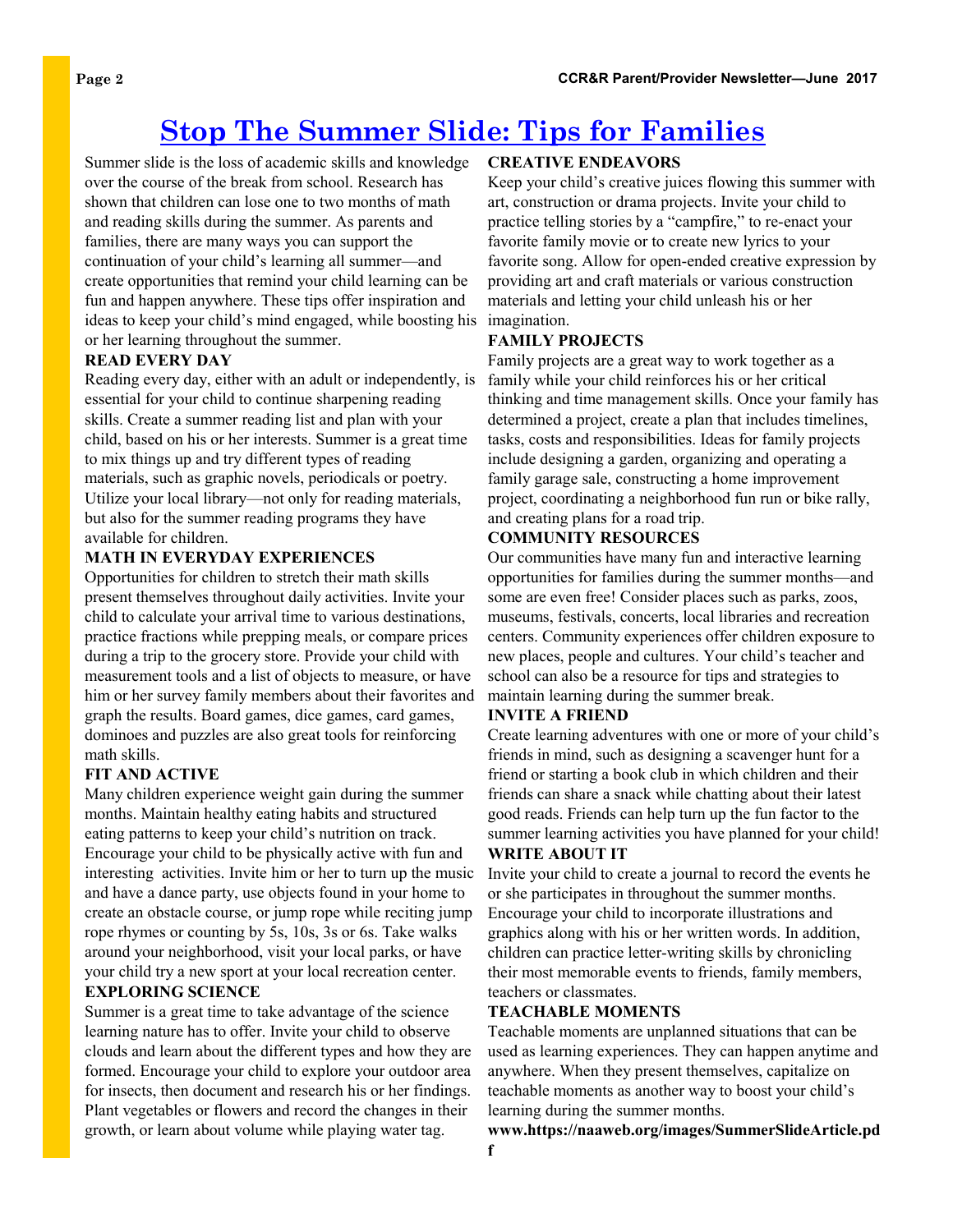### **Fireworks Safety**

With warm weather and family events, the Fourth of July can be a fun time with great memories. But before your family celebrates, make sure everyone knows about fireworks safety. If not handled properly, fireworks can cause burn and eye injuries in kids and adults. The best way to protect your family is not to use any fireworks at home — period. Attend public fireworks displays, and leave the lighting to the professionals. Lighting fireworks at home isn't even legal in many areas, so if you still want to use them, be sure to check with your local police department first. If they're legal where you live, keep these safety tips in mind:

- Kids should never play with fireworks. Things like firecrackers, rockets, and sparklers are just too dangerous. If you give kids sparklers, make sure they keep them outside and away from the face, clothing, and hair. Sparklers can reach 1,800°F (982°C) — hot enough to melt gold.
- Buy only legal fireworks (legal fireworks have a label with the manufacturer's name and directions; illegal ones are unlabeled), and store them in a cool, dry place. Illegal fireworks usually go by the names M-80, M100, blockbuster, or quarter pounder. These explosives were banned in 1966, but still account for many fireworks injuries.
- Never try to make your own fireworks.
- Always use fireworks outside and have a bucket of water and a hose nearby in case of accidents.
- Steer clear of others fireworks have been known to backfire or shoot off in the wrong direction. Never throw or point fireworks at someone, even in jest.
- Don't hold fireworks in your hand or have any part of your body over them while lighting. Wear some sort of eye protection, and avoid carrying fireworks in your pocket — the friction could set them off.
- Point fireworks away from homes, and keep away from brush and leaves and flammable substances. The National Fire Protection Association estimates that local fire departments respond to more 50,000 fires caused by fireworks each year.
- Light one firework at a time (not in glass or metal containers), and never relight a dud.
- Don't allow kids to pick up pieces of fireworks after an event. Some may still be ignited and can explode at any time.
- Soak all fireworks in a bucket of water before throwing them in the trash can.
- Think about your pet. Animals have sensitive ears and can be extremely frightened or stressed on the Fourth of July. Keep pets indoors to reduce the risk that they'll run loose or get injured.

If a child is injured by fireworks, immediately go to a doctor or hospital. If an eye injury occurs, don't allow your child to touch or rub it, as this may cause even more damage. Also, don't flush the eye out with water or attempt to put any ointment on it. Instead, cut out the bottom of a paper cup, place it around the eye, and immediately seek medical attention — your child's eyesight may depend on it. If it's a burn, remove clothing from the burned area and run cool, not cold, water over the burn (do not use ice). Call your doctor immediately.

Fireworks are meant to be enjoyed, but you'll enjoy them much more knowing your family is safe. Take extra precautions this Fourth of July and your holiday will be a blast!

**http://kidshealth.org/en/parents/fireworks.html**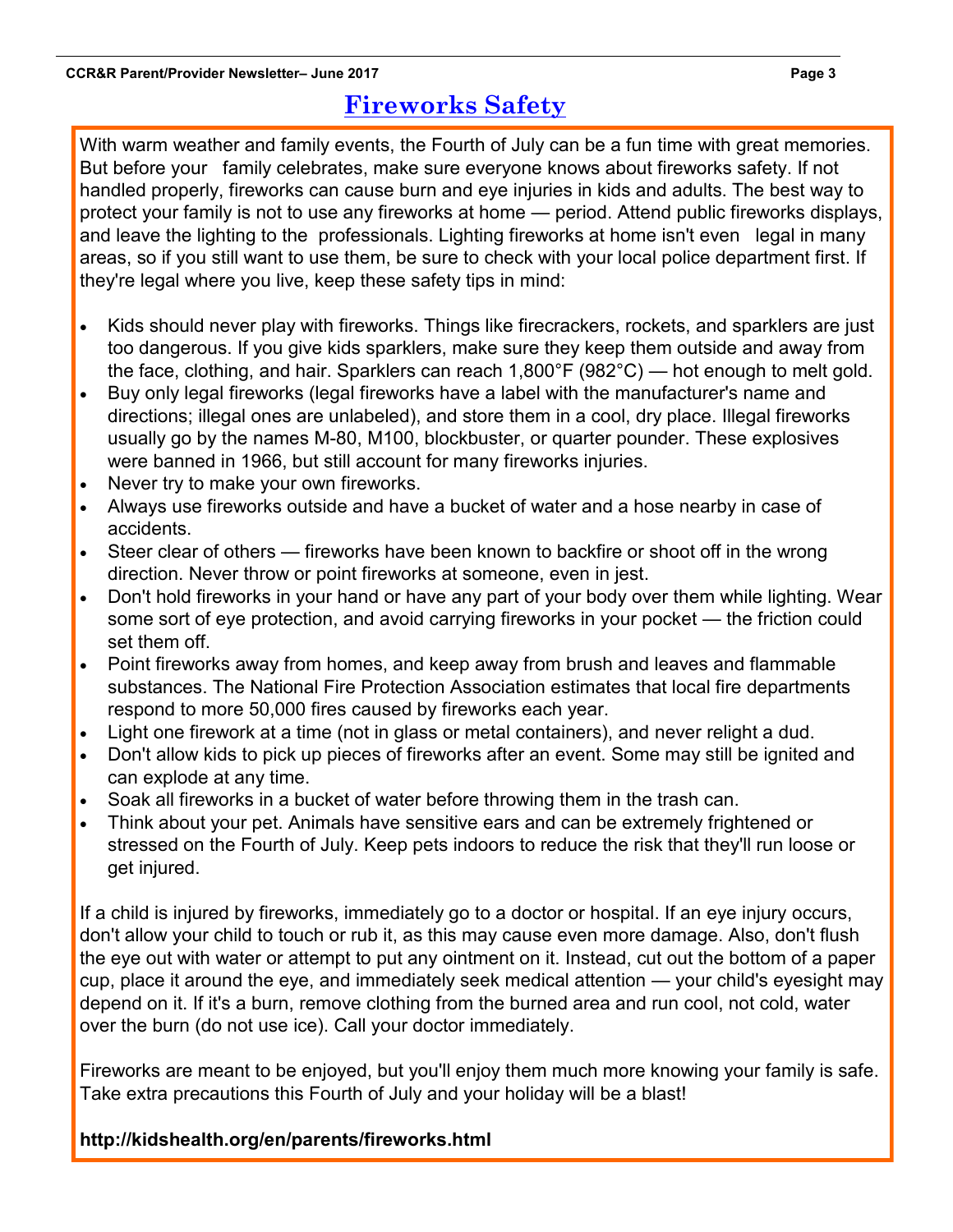# What's Going On At Our Office

### **Trainings in July**

**\*Ready, Set, Go! Transportation Safety:** Thursday, July 6th, 2017 6:30pm - 8:30pm CCR&R / Cost: \$6.00 for Library Members, \$8.00 for non-members / Credit: 2 CHC's

**\*Playground Safety:** Saturday, July 8th, 2017 8:00 am - 12:00 pm CCR&R / Cost: \$12.00 for CCR&R Library Members, \$16.00 for non-members / Credit: 4 CHC's

**\*It's SIDS :** Monday, July 10th, 2017 6:30pm - 8:30pm CCR&R / Cost: \$6.00 for CCR&R Library Members, \$8.00 for non-members / Credit: 2 CHC's

**\*Let's Talk About That! Positive Language & Interactions with Preschoolers:**  Tuesday, July 11th, 2017 6:30pm - 8:30pm CCR&R / Cost: \$6.00 for CCR&R Library Members, \$8.00 for non-members / Credit: 2 CHC's

**\* Transitions: Change Is Hard! But It Doesn't Have To Hurt:** Thursday, July 13th, 2017 6:30 pm - 8:30 pm CCR&R / Cost: \$6.00 for CCR&R Library Members, \$8.00 for non-members/ Credit: 2 CHC's

**\*Temperament of Infants and Toddlers: Understanding and Supporting Individual Differences:** Wednesday, July 19th, 2017 6:30 pm - 8:30 pm CCR&R / Cost: \$6.00 for CCR&R Library Members, \$8.30 for non-members/ Credit: 2 CHC's

**\* Ray &The Sunbeatables: A Sun Safety Curriculum For Preschoolers:** Thursday, July 20th, 2017 6:30 pm - 8:30 pm CCR&R / Cost: \$6.00 for CCR&R Library Members, \$8.00 for non-members/ Credit: 2 CHC's **Maximum is 12 participants!**

**\*Foundations of Inclusion:** Tuesday, July 25th, 2017 6:30 pm - 8:30 pm CCR&R / Cost: \$6.00 for CCR&R Library Members, \$8.00 for non-members/ Credit: 2 CHC's

**\*NC Foundations for Early Learning and Development:** Monday, July 31st, 2017 6:30 pm - 9:00 pm CCR&R **AND** Monday August 7th, 2017 6:30pm-9:00pm / Cost: \$20.00 for CCR&R Library Members, \$25.00 for non-members/ Credit: .5 CEUs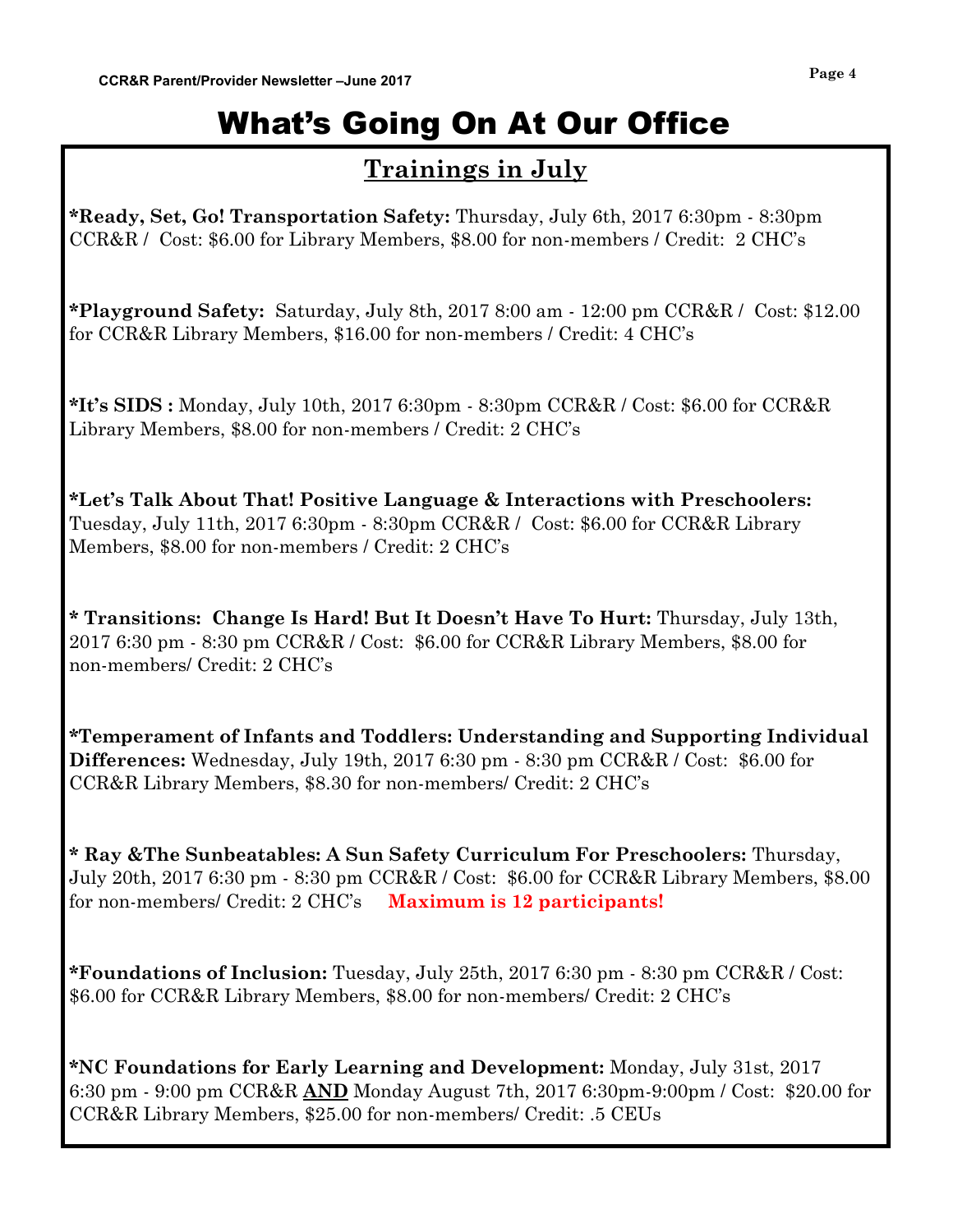|                                                |                                        |                                               |                                                                    |                                                        | 31 National<br>Avocado Day                          | Day<br>$30$ Friendship                           |
|------------------------------------------------|----------------------------------------|-----------------------------------------------|--------------------------------------------------------------------|--------------------------------------------------------|-----------------------------------------------------|--------------------------------------------------|
| Lasagna Day<br>29                              | National Milk<br>28<br>Chocolate Day   | 27<br>Dog Day<br>National Chili               | hith<br>Day<br>Disabilities<br>$26$ Americans                      | $\overline{Q}$<br>25<br>Video Games                    | Cousins Day<br>PZ                                   | Parents Day<br>23                                |
| National Day<br>of the Cowboy<br>22            | National Junk<br>$Food$ $Day$<br>22    | International<br>20<br>Cake Day               | National Hot<br>$\it{Deg~Day}$<br>$\boldsymbol{5}$                 | National Sour<br>Candy Day<br>$\overline{\mathcal{S}}$ | Day<br>World Emoji<br>$\overline{I}$                | National Ice<br>$C$ ream $Day$<br>$\bm{g}$       |
| Something<br>$Away$ Day<br>National Give<br>15 | Motorcycle Day<br>National<br>$\bm{I}$ | French Fries<br>National<br>$\mu y$<br>5<br>S | Day<br>Colored Eyes<br>$\label{prop:opt} Different$<br>12 National | $P$ opulation<br>$D\alpha\gamma$<br>$I$ I World        | Bee Day<br>$Don't$ Step on a<br>$\overline{\bm{0}}$ | Day<br>Sugar Cookie<br>$\boldsymbol{9}$ National |
| Coca Cola Day<br>$\infty$                      | Chocolate Day<br>ゝ                     | Fried Chicken<br>Day<br>S                     | Graham<br>5 National<br>Cracker Day                                | Ð<br>$D\alpha\gamma$<br>In dependence                  | $D\alpha$<br>3 Superman                             | $US$ Day<br>$2$ Made in the                      |
| International<br>$D\alpha y$<br>Chicken Wing   |                                        |                                               |                                                                    |                                                        |                                                     |                                                  |
| <b>Sat</b>                                     | 3                                      | <u>Thu</u>                                    | <b>Ned</b>                                                         | <b>Tue</b>                                             | <b>Mon</b>                                          | Sun                                              |
|                                                |                                        |                                               | Suly 2017                                                          |                                                        |                                                     |                                                  |